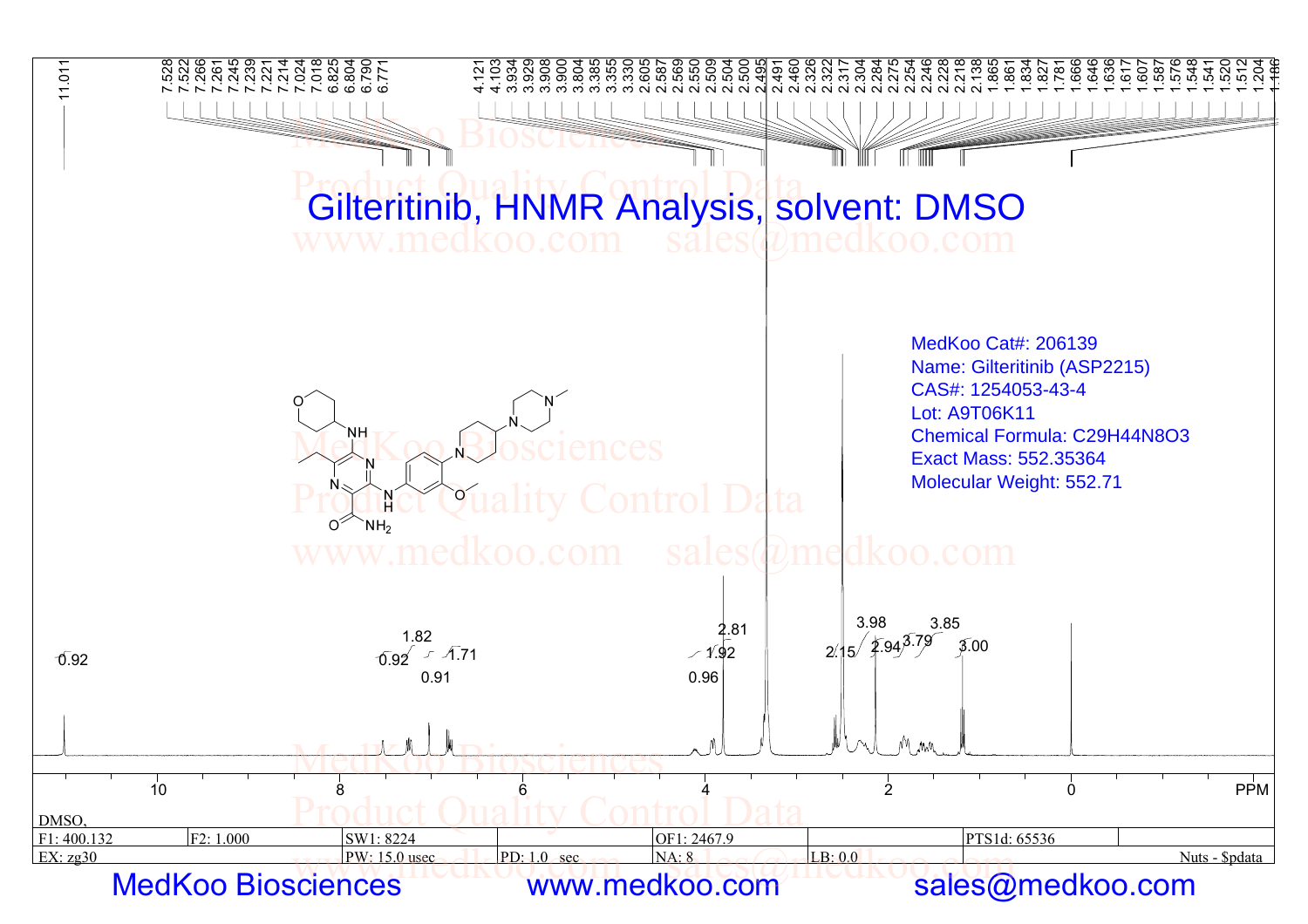



WWWW.Hedkoo.com sexact Mass: 552.3536400.com

CAS#: 1254053-43-4

Exact Mass: 552.35364

Chemical Formula: C29H44N8O3

Lot: A9T06K11

Product Quality Control Chemisel Form